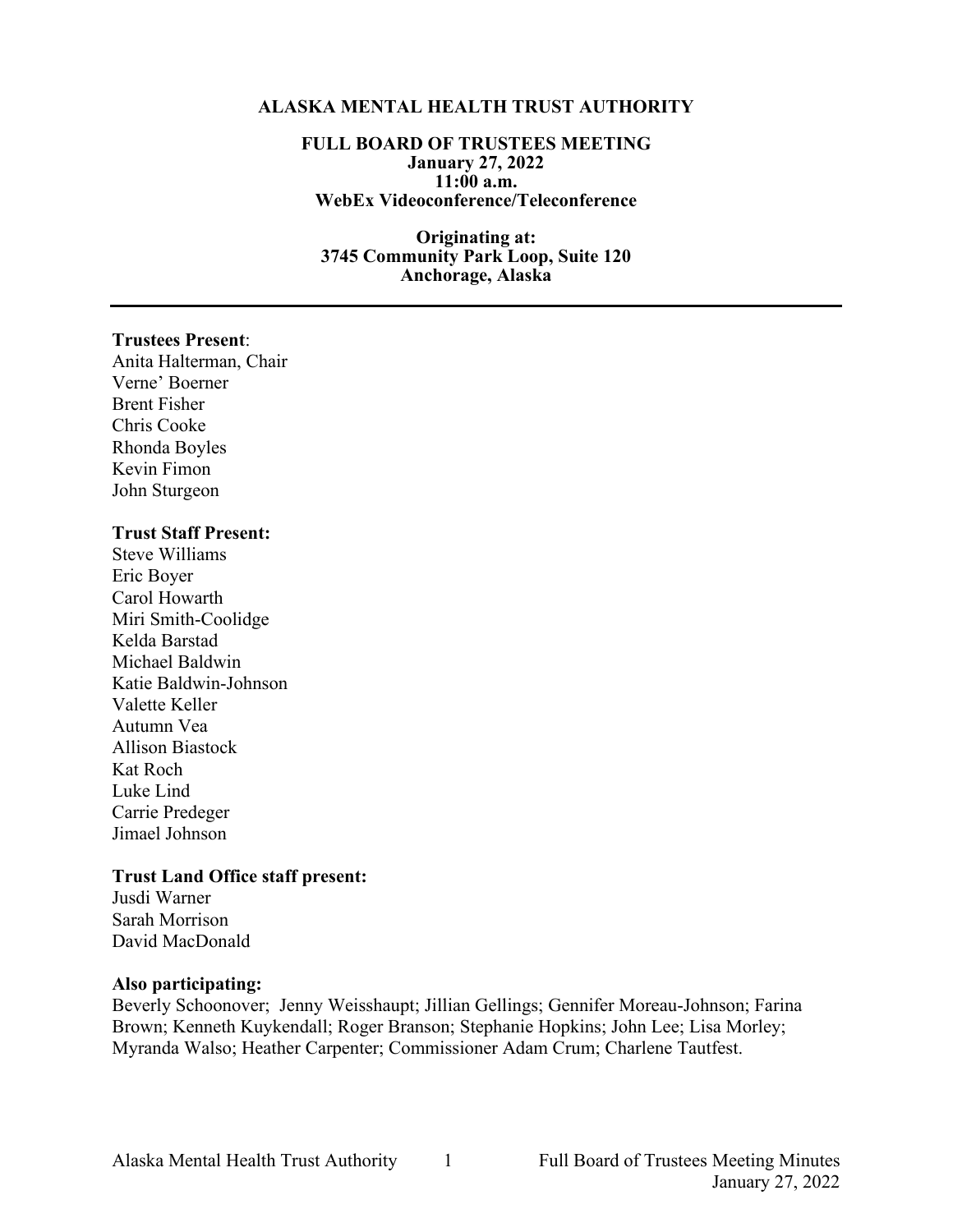## **PROCEEDINGS**

# **CALL TO ORDER**

CHAIR HALTERMAN called the meeting to order and began with the roll call. Trustee Boyles had not arrived yet. There was a quorum. She asked for any announcements. There being none, she moved to the Statutory Adviser Update. She asked if Commissioner Crum was on the line.

MR. WILLIAMS replied that he was scheduled to join at 11:05.

CHAIR HALTERMAN stated, for the record, that Trustee Boyles had joined the meeting.

# **STATUTORY ADVISER UPDATE**

COMMISSIONER CRUM thanked the Board and hoped for an in-person meeting soon. He addressed and shared Executive Order 121 which was formally delivered to the Legislature on January 18, 2022, the first day of session. He explained that this executive order restructures the Department to align services to take community- and facility-based services that provide services 24/7 and make them into the Department of Family and Community Services. Including OCS, Juvenile Justice, Alaska Psychiatric Institute and the Pioneer Homes. He continued that on the other side of the house, is the Medicaid services, public health and public assistance, the payments, processes and programs, because they do not touch the patient, and align them into a Department of Health. He added that this was very received in conversations. He stated that the Legislature has 60 days to take action at a concurrent joint session to do a simple majority vote to disprove it, meaning to vote it down. If it is not voted down by March  $18<sup>th</sup>$ , it will become a law effective on July  $1<sup>st</sup>$ . The disruption that will occur if passed would be internal because it is the financial management side, which is IT, finance, HR, payroll. He added those were the groups that would have the majority of positions added. There are 10 new positions that would be added, and 10 positions reclassified. This was not a cost-cutting measure, but an appropriatesized government. There had been numbers of letters of support from different groups around the state received.

## (Pause)

MS. CARPENTER stated that the Governor's Council on Disabilities and Special Education sent a support letter, as well as the Commission on Aging and the Pioneer Home Advisory Board. She introduced herself as Heather Carpenter, Health Care Policy Adviser to Commissioner Crum.

COMMISSION CRUM apologized for the interruption and stated that work on this will continue. There is a town hall set up with the Alaska Children's Trust in a week and a half. He added that he would still like to hear from leadership from Health and Social Services. He stated that the Executive Order cannot create substantive law change, but points statutes in the correct direction to DOH. He moved to some important things coming forward and talked about two RFIs that would close on January  $31<sup>st</sup>$ . These would identify needs in the community, ongoing projects, and limitations and payment structure. One was for complex youth, and the other for complex adults.

CHAIR HALTERMAN thanked Commissioner Crum and Heather Carpenter for their insight.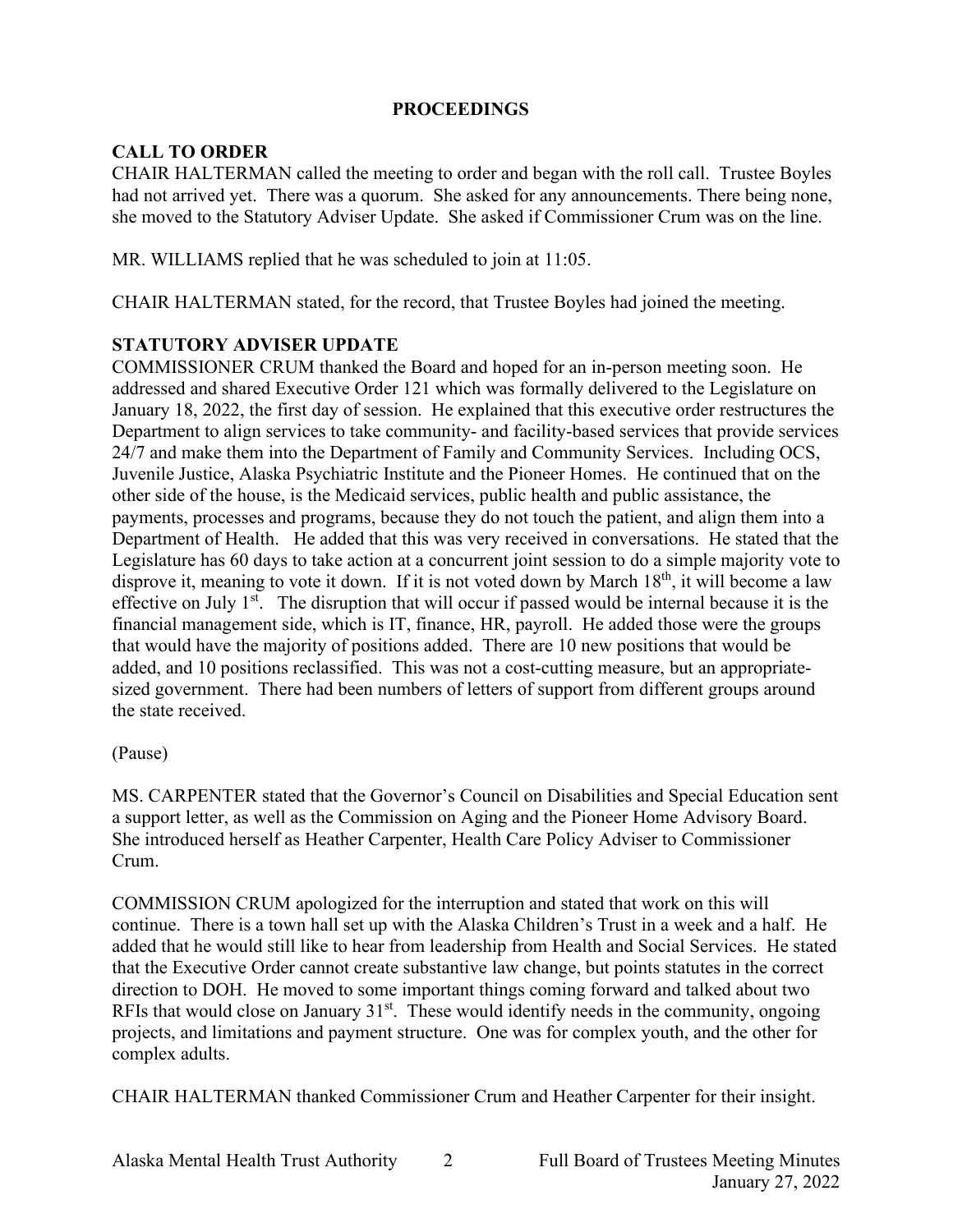COMMISSIONER CRUM stated excitement on the Crisis Now and the Crisis Stabilization Project. There was a lot of effort in the interim for HB 172. He congratulated Mr. Williams and Ms. Baldwin-Johnson on their new roles. He encouraged any of the trustees with connections with the Legislature to talk about the importance of HB 172 and SB 124. He added that this was a critical aspect for the behavioral health continuum of care and for the public safety across Alaska getting the right level of care.

MS. CARPENTER stated excitement for building on the foundation at the Department with 1115. She continued that 23 services were brought on, with most being Medicaid billable. That also made Crisis Now doable. At this point there is a need for providers to do Crisis Now in a voluntary system. There is also the need for a statute change in case there is someone in need of a Title 47 civil commitment for more options.

The discussion continued.

CHAIR HALTERMAN commended the Commissioner and Ms. Carpenter on the phenomenal job they did. She extended her thanks for the presentation and wished them success.

(Lunch break.)

## **PUBLIC COMMENT**

CHAIR HALTERMAN called the meeting back to order. She stated that next is the opportunity for public comments on the record. She continued that Faith Myers sent in some public comment, which is on Page 133 in the packet. She added that there is one party on the line for public testimony. She talked about the rules and etiquette with regard to public comments. She recognized Lenise Henderson from the Sitka Homeless Coalition.

MS. HENDERSON stated that she was Lenise Henderson from the Sitka Homeless Coalition and appreciated the time to speak. She introduced the Cabin Project that is being worked on. The goal is to build a cabin community of small housing units that help to prevent homelessness in Sitka. She added that she had sent a concept picture and some plans. She stated that in December of 2019 a partnership grant was approved by the Trust for the Sitka Homeless Coalition to lease shelter space in the community for about a dozen chronically homeless Trust beneficiaries. She explained that the coalition had a lot of difficulty and was unable to find a space to lease and has redoubled the efforts in finding a more permanent place for the beneficiaries to live. The coalition had been in contact with the Trust Land Office to identify any Trust land in Sitka that could be used for an authorized campground, cabins or tiny homes. In 2020, the Sitka Homeless Coalition was approved to use the Trust technical assistance contract to work with Agnew::Beck to design a supportive housing project that has cabin-style units and arranged into a small community. She added that the Trust Land Office and the Authority Office, Kelda Barstad and Dave Griffin, remained involved following the progress of the project. Last fall, the Sitka Health Summit identified ending homelessness in Sitka as one of the top priorities and began to work closely with the Sitka Homeless Coalition. The momentum was terrific with a group of 17 to 20 individuals working via Zoom to expand the organization, work on cabin designs, discuss fundraising and grants, raise awareness and brainstorming. The community support fundraising goals have been exceeded. The hope is to continue with the Trust in the future, and she wanted to introduce the project.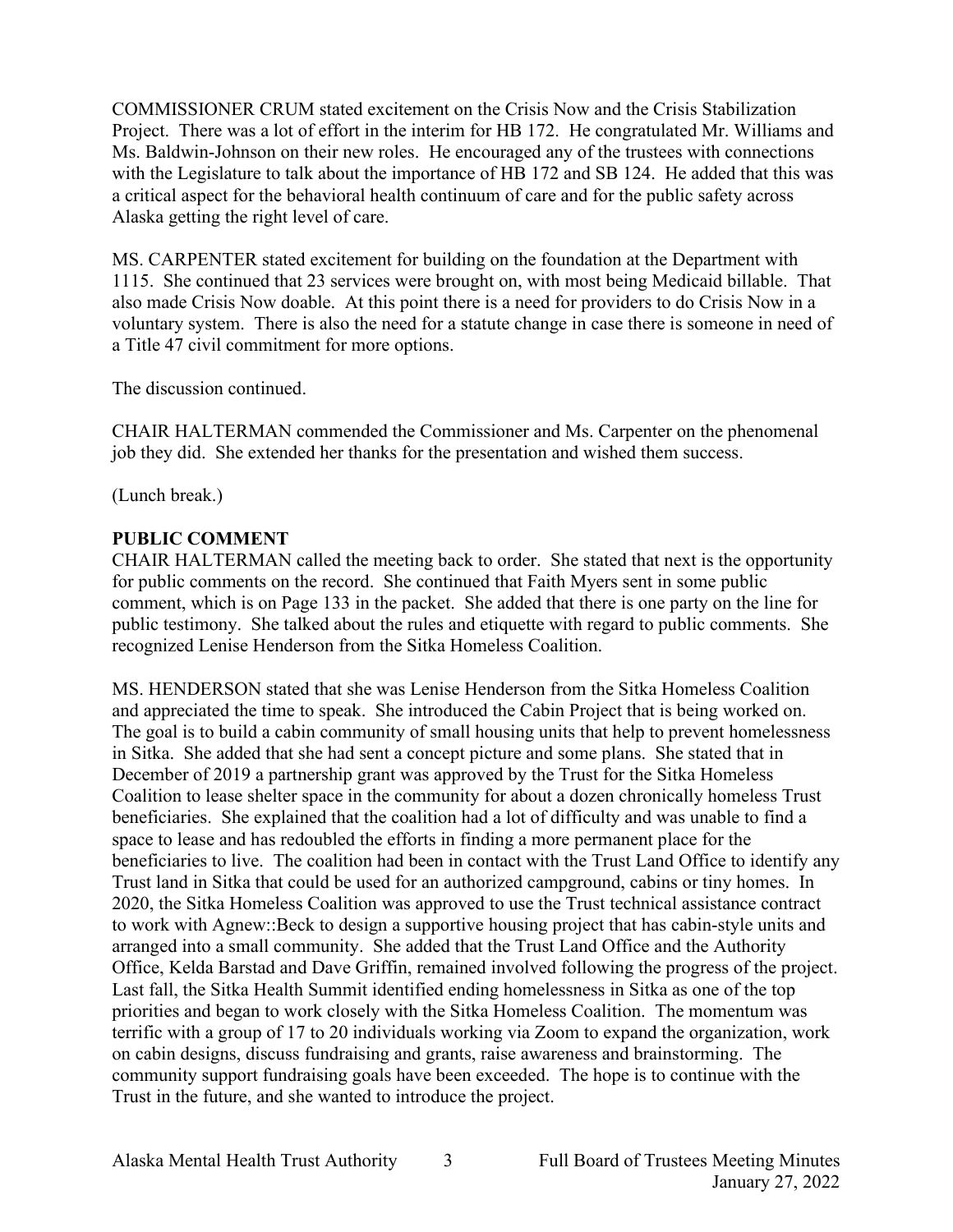CHAIR HALTERMAN thanked Ms. Henderson and asked for anyone else to make public comment.

MR. BAILEY stated that he was with the Alaska Association on Developmental Disabilities. He thanked Mike Abbott, the former CEO, and congratulated Steve Williams, the incoming CEO. He continued that the Alaska Association on Developmental Disabilities serves about 60 providers to Medicaid home- and community-based services and was grateful for the Mental Health Trust sponsoring and sharing the vision. He talked about the sustainability aspects and thanked the Trust for a grant that helped to sponsor a rate study related to the services and how the methodology, in place for over ten years, was not executed in the way intended to rebase using actual costs and keeping up with the pace of the costs of delivering services. He stated that this would be taking this, in conjunction with Key Coalition, to legislators to make sure that there is a sustainable system for reimbursing the actual cost of providing services to the beneficiaries. He thanked all and would appreciate support in making sure that there is a robust system going forward that does support the beneficiaries.

CHAIR HALTERMAN thanked Mr. Bailey and asked for anyone else to give public testimony.

MR. McCARTY stated that he was Representative McCarty and wanted to take a moment to share his great appreciation for the Trust and all that are involved with the Trust. He continued that he would be watching what is going on late at night looking at the archives of the videos of the Trust activities. He added that he was at their disposal to help the beneficiaries throughout the state.

CHAIR HALTERMAN thanked Representative McCarty for weighing in and for the comments. His support was appreciated. She asked for his support for House Bill 172 and Senate Bill 124. She asked for any other individuals interested in presenting public comment. Hearing none, she stated that the public comment period would be kept open because it is noticed to continue until 1:00 o'clock.

# **FISCAL YEAR '22 AMENDED BUDGET**

CHAIR HALTERMAN recognized Mr. Williams with regard to the fiscal year '22 amended budget conversation.

MR. WILLIAMS stated that this was a request to reallocate \$500,000 of originally approved funds into a new item.

CHAIR HALTERMAN asked for a motion.

**MOTION:** A motion that the Board of Trustees approve reallocating \$500,000 in FY22 Authority Grant funds into a new budget line, Anchorage Homeless Solutions, in the housing and home- and community-based services focus area. The Authority Grant funds being reallocated are outlined in the memo provided to the trustees was made by TRUSTEE BOERNER; seconded by TRUSTEE COOKE.

MR. WILLIAMS asked Kelda Barstad to fill in and answer questions.

MS. BARSTAD stated that what had happened to date to the projects in Anchorage is that the

Alaska Mental Health Trust Authority 4 Full Board of Trustees Meeting Minutes January 27, 2022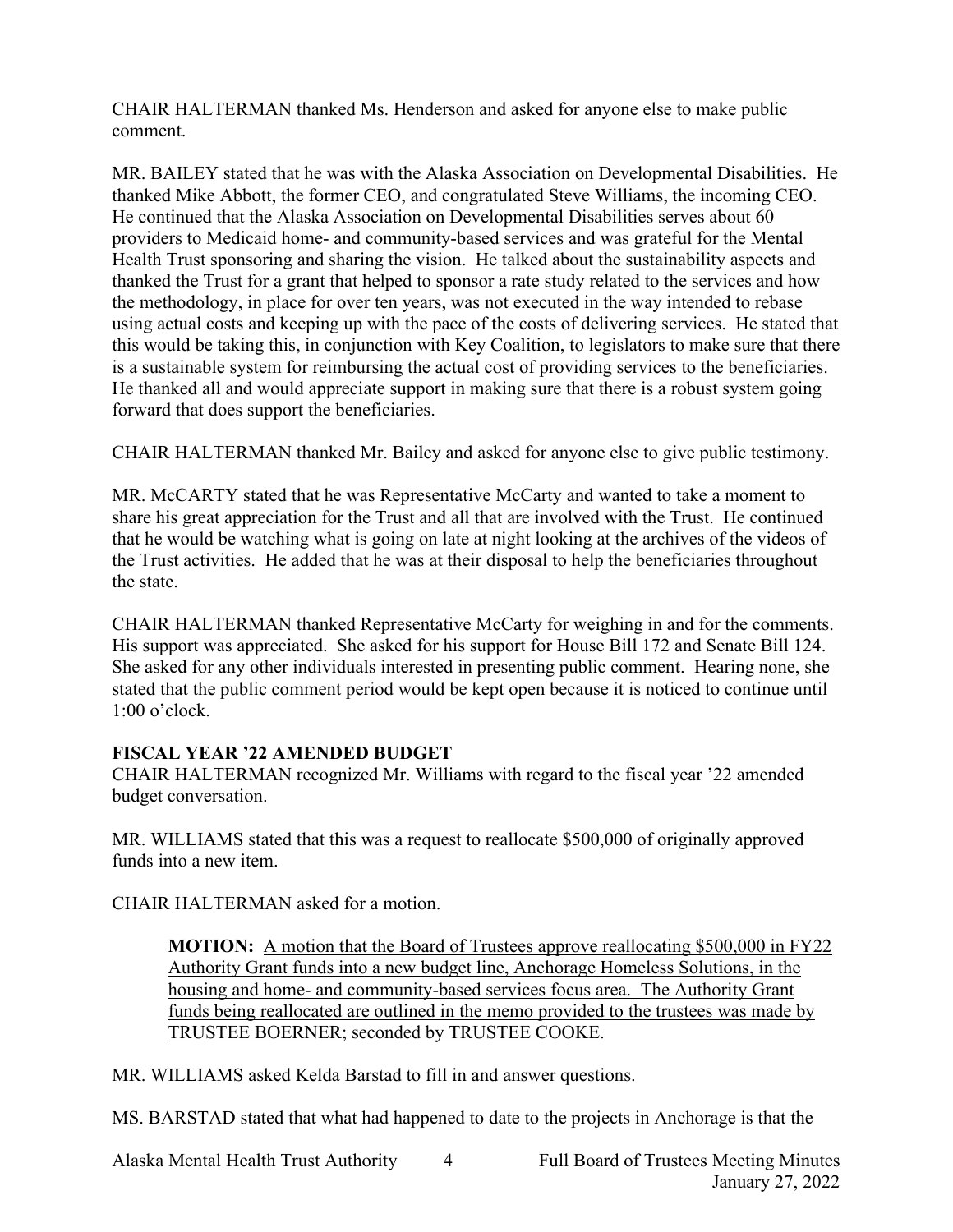Municipality, as well as a number of private funders, have established a funding collaborative with the Alaska Community Foundation to purchase and begin the operation of shelter projects, and likely in the future, housing projects, so that the Sullivan can be emptied and people currently living there can move into more suitable long-term housing. She stated that this required the intermediate step of creating more shelters prior to individuals moving into longerterm housing. Right now, there is a long-term shelter that will focus on individuals with complex-care needs, which will be a good mission alignment for the Trust. She added that this is in the very early stages of determining who would be occupying that shelter, the referral criteria and what the services would be. That would be located at the Sockeye Inn which was purchased as part of the partnership. An additional property being considered is the Barratt Inn on Spenard, which was identified for workforce housing with a small set-aside for a number of units for permanent supportive housing. The target population for either is unknown at this time.

CHAIR HALTERMAN asked, still being in public comment period, if anyone was on line for testimony. There being no one, she moved to any questions on the presentation.

A brief discussion ensued.

CHAIR HALTERMAN stated that it was 1:04 and we were past the public comment period. She closed that public comment period and continued that if there was anyone on-line that was not able to give public comment verbally that they could give a written public comment. This could be submitted to the trustees via e-mail at [public.comment@mhtrust.org](mailto:public.comment@mhtrust.org) or mailed to 3745 Community Park Loop, Suite 200, Anchorage, Alaska 99508. She returned to the agenda and the conversation with regard to the reallocation of the housing funding. She asked for any further comments or questions on the reallocation.

TRUSTEE BOERNER asked about some of the projects that were not fully identified and if there was confidence in their identification. She also appreciated the reminder and clarification. She stated that she would support the motion.

TRUSTEE FIMON asked about the "looming deadline date" and when it was.

MS. BARSTAD was not sure of the date and stated that she would check on it.

CHAIR HALTERMAN asked about any further comments. There being none, she called the roll-call vote.

*After the roll-call vote, the MOTION was APPROVED. (Trustee Boerner, yes; Trustee Fimon, yes; Trustee Sturgeon, yes; Trustee Cooke, yes; Trustee Boyles, yes; Chair Halterman, yes.)*

CHAIR HALTERMAN called a break.

(Break.)

CHAIR HALTERMAN called the meeting back to order and stated that next are two approvals, one from Providence Permanent Supportive Housing Focus area allocation, and the other, API. She asked for a motion.

Alaska Mental Health Trust Authority 5 Full Board of Trustees Meeting Minutes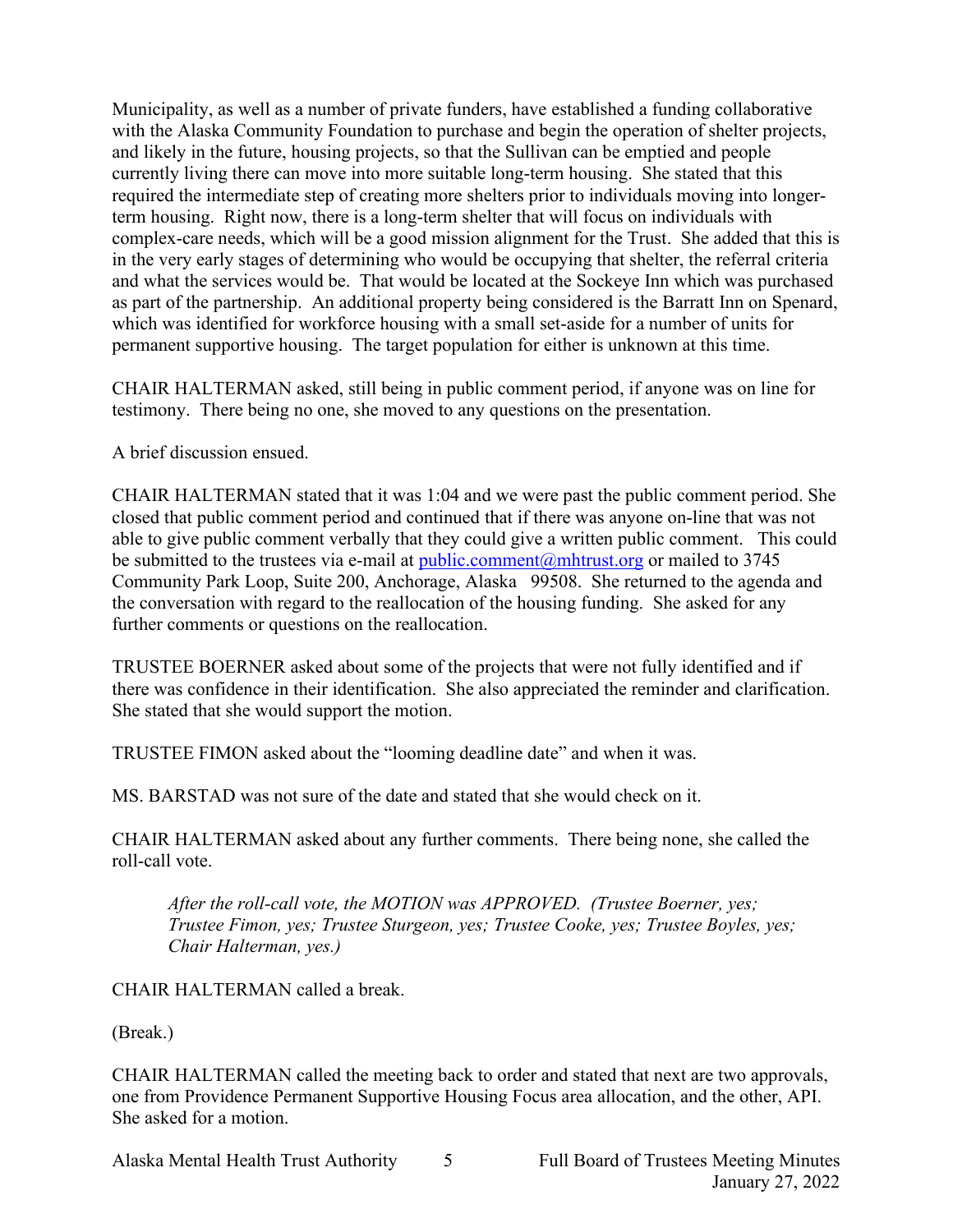**MOTION:** A motion to approve a \$250,000 FY22 Housing Home- and Community-Based Services focus area allocation to Providence Health and Services of Washington for the Providence Alaska House Project. These funds will come from the Supportive Housing Projects budget line in the FY22 budget and increase the total award for the project to \$750,000, was made by TRUSTEE BOYLES; seconded by TRUSTEE FIMON.

MR. WILLIAMS asked Ms. Barstad and Mark Fineman to continue.

MS. BARSTAD introduced Mike Fineman, the vice president of development for Cook Inlet Housing Authority, Walter Zisette, the director of development for Providence Supportive Housing, and Nathan Johnson, the regional director of community health investment for Providence in the Alaska region. She continued that this proposal for the Providence Alaska House project was approved by the trustees for \$500,000 and is back due to unforeseen extreme increases in costs for materials, for workforce, for supplies, construction costs, shipping, all of the things that many agencies have seen that caused the capital budgets to increase for construction. She explained that the housing and services offered by the project have not changed. The main change is figuring out how to cover the gap created by the significant increases in construction costs over the past year. She added that this project will house Trust beneficiaries entirely and is important to the Anchorage area to implement permanent supportive housing so that the Trust beneficiaries can move from temporary shelter into a long-term housing situation that supports their needs with a variety of services and supports. She continued that part of the project also focuses on recuperative care and does continue to meet its intent. Another positive is that both Providence and Cook Inlet Housing were willing to offer their expertise after the project is implemented to see how they could help leverage other projects in the state.

MR. ZISETTE stated that he was with Providence Supportive Housing and really had nothing more to add. Ms. Barstad did a great job of summarizing the history and how we got to this point.

A brief discussion ensued.

MS. BARSTAD explained that the gap from the original budget to the current budget was quite considerable, and Cook Inlet Housing was able to raise additional funds so that it was not that large of a gap.

MR. FINEMAN stated that the reasons for the increased costs were primarily due to construction costs. When the previous budget was developed, historical costs were used, and those costs significantly increased. He talked about the additional sources of funds secured to close some of the gaps.

The discussion continued.

CHAIR HALTERMAN called the question.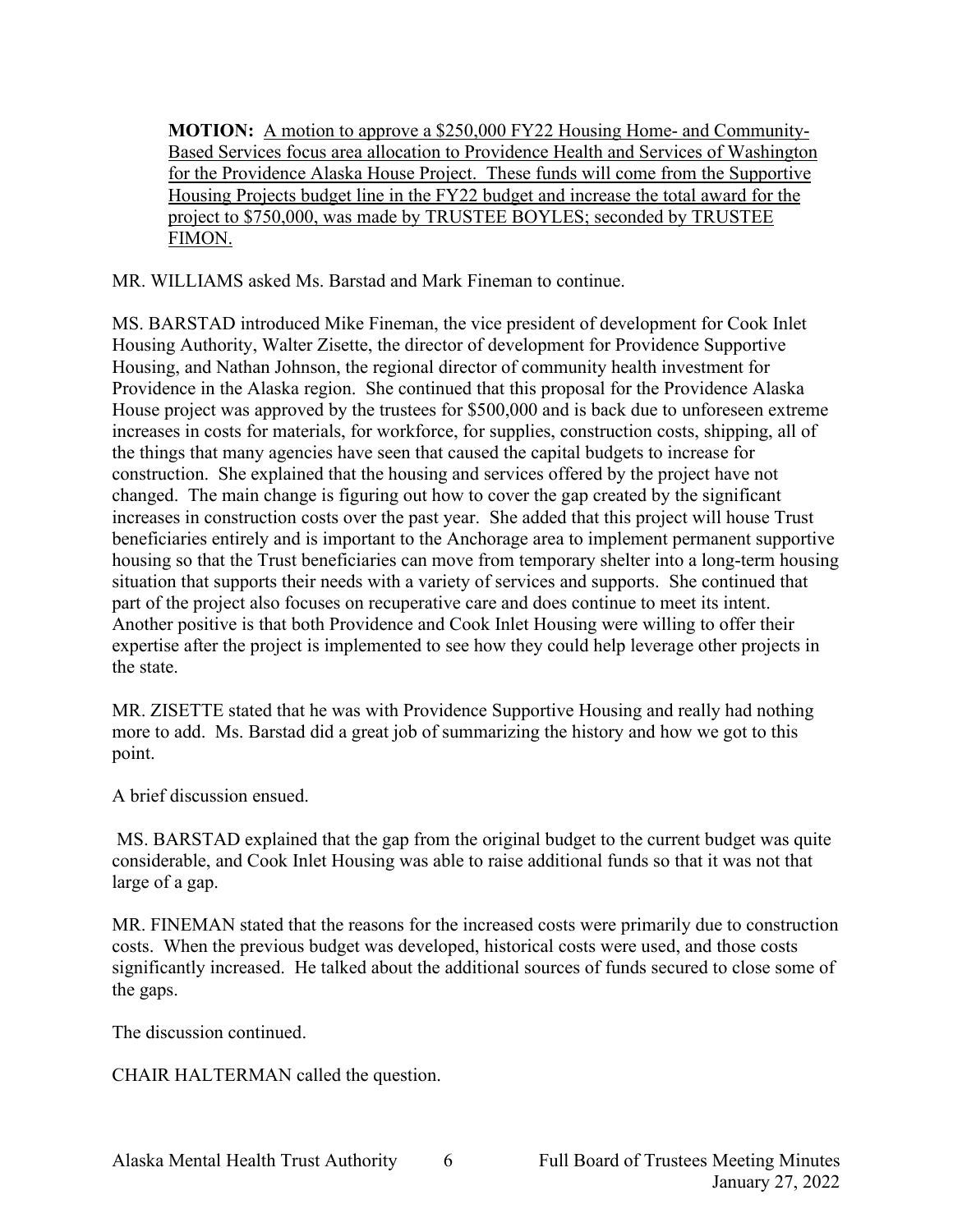*After the roll-call vote, the MOTION was APPROVED. (Trustee Boyles, yes; Trustee Cooke, yes; Trustee Sturgeon, yes; Trustee Fisher, no; Trustee Fimon, yes; Trustee Boerner, yes; Chair Halterman, yes.)*

CHAIR HALTERMAN moved to the API SHARP program and asked for a motion.

**MOTION:** A motion that the Board of Trustees of the Mental Health Trust Authority approve a \$255,150 FY22 Partnership Grant to Alaska Psychiatric Institute for the SHARP 3 contract project. These funds will be granted to API through a reimbursable services agreement, RSA, was made by TRUSTEE COOKE; seconded by TRUSTEE FIMON.

CHAIR HALTERMAN asked Mr. Boyer to introduce this project.

MR. BOYER stated that this was a unique proposal because proposals asking for support grants around SHARP 3 for a specific organization are not typically brought forward. SHARP is an acronym for Supporting Health Care Access Through Loan Repayment Program. It is mirrored and based on the Federal HRSA, Health Resources Services Administration, student loan repayment program. He explained the process involved in this grant. He added that the idea behind SHARP 3 was Senate Bill 93, which was passed unanimously two sessions ago. If these funds for API are approved, the contracts would go through the community process and from there to the Division of Public Health to enact those contracts. He introduced Dr. Robert Long from API, who was on the call.

DR. LONG stated appreciation to everyone, especially Mr. Boyer, for considering this opportunity. He stressed that retention as well as potential hiring are significant issues at API.

CHAIR HALTERMAN stated appreciation to Dr. Long for his service to the most vulnerable beneficiaries and for the work being done.

CHAIR HALTERMAN called the question.

*After the roll-call vote, the MOTION was APPROVED. (Trustee Boyles, yes; Trustee Cooke, yes; Trustee Sturgeon, yes; Trustee Fisher, yes; Trustee Fimon, yes; Trustee Boerner, yes; Chair Halterman, yes.)*

CHAIR HALTERMAN called a break.

(Break.)

CHAIR HALTERMAN called the meeting back to order, and stated that Trustee Comments are left on the agenda.

## **TRUSTEE COMMENTS**

CHAIR HALTERMAN recognized Steve Williams, who wanted to make a couple of comments.

MR. WILLIAMS thanked the trustees, the TLO and the Trust Authority staff for making his first meeting as CEO go smoothly. He stated appreciation for all the contributions and questions that

Alaska Mental Health Trust Authority 7 Full Board of Trustees Meeting Minutes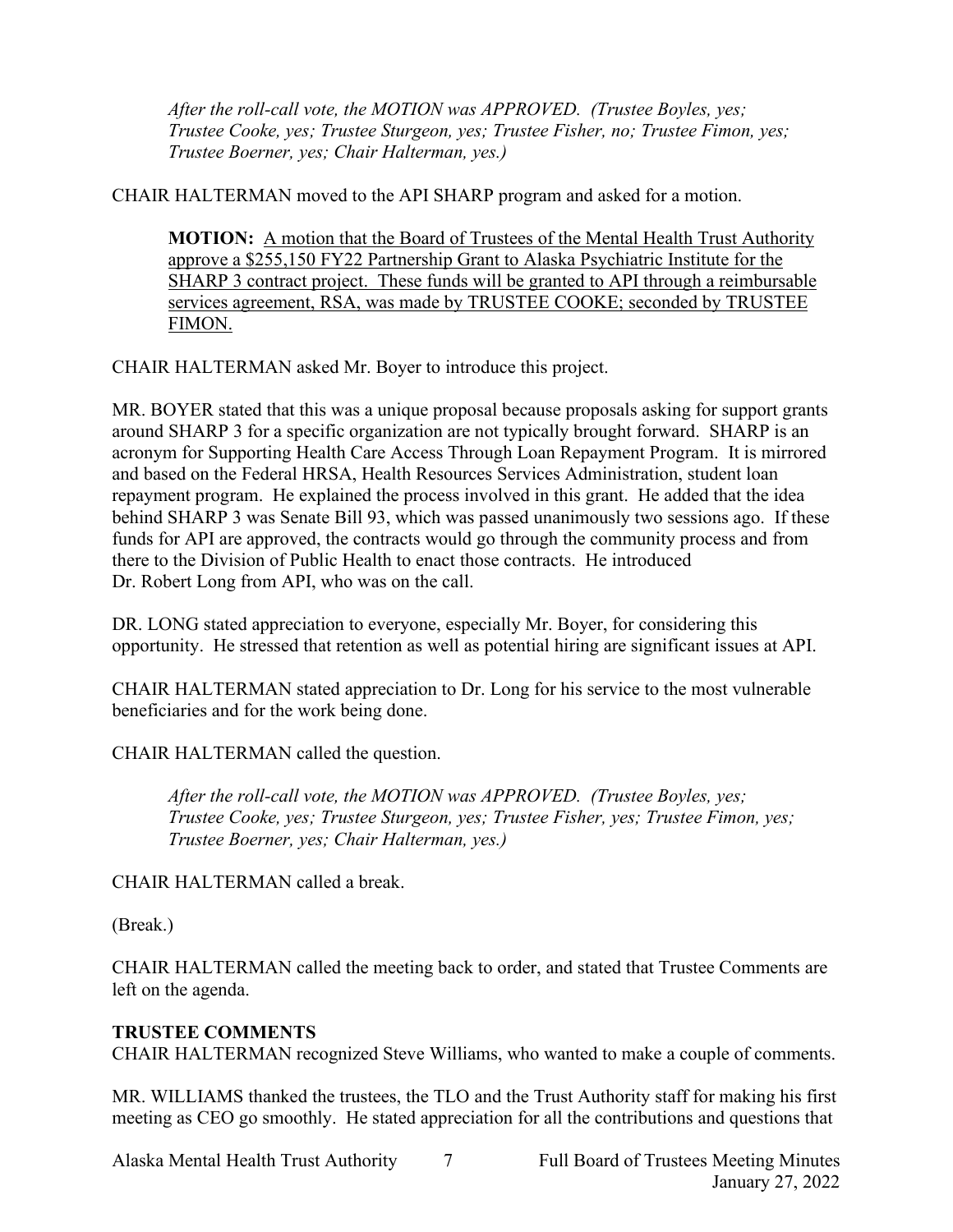the trustees asked, and for their support with their suggestions. He also thanked the folks that participated in the meeting, the advisory boards as well as the others who provided additional information related to the approvals that were presented.

CHAIR HALTERMAN recognized Trustee Boerner.

TRUSTEE BOERNER congratulated the new CEO and the great job he did. She also took a moment and recognized the staff because this is not just a transition for a CEO, but also a transition for them. She thanked them all in this process, and noted that the meeting went very well. She also thanked the new Chair for her presentations before the House and Senate Committees. She continued that those were not easy aspects of their jobs and responsibilities, but both handled with elegance and very worthy of praise. She wrapped up her comments and said thank you.

CHAIR HALTERMAN thanked Trustee Boerner and was grateful that Mr. Williams was well prepared. She recognized Trustee Fimon.

TRUSTEE FIMON stated thank you to the immediate past Chair Cooke for all of his leadership and help in getting him started. He congratulated Chair Halterman for becoming the new Chair, and for all of the new positions that came about yesterday. He also congratulated Mr. Williams as the new CEO. He gave staff a big thank you and stated they are the best staff he'd ever seen at any place. He appreciated the presentations and the tour and everything.

TRUSTEE FISHER stated appreciation for everyone's support through all of the changes that were done and added that the meeting went well. He talked about the sharing of information that helped when people contacted him and asked what he did. He could talk about the beneficiaries and how they had been helped. He continued that the tour was great and showed an innovative approach to how beneficiaries were helped. He made a special request and appreciation to the new Chair to slam the hammer down harder so he could hear it.

TRUSTEE STURGEON thanked Allison for the great report. The thing he always harped on was connecting resource development with the beneficiaries, where the money comes from, and she did a great job on that. He thanked Trustee Cooke for his time as the Chair, and for the great job he always did. He stated that Chair Halterman and Mr. Williams did a great job, and he was proud to be on a board where they nailed their presentation to the Senate and the House. He also thanked staff for the great job on preparing the trustees for the meetings.

TRUSTEE COOKE called being on the Board as continuing education with an interesting course of study. What he found interesting and exciting about the Trust was being involved in so many things and so many aspects not only of just functioning as a board and supervising staff, but the details of the things that they all got into; the programs, managing the land, financial matters and having our own money. This is unusual for a government-type board. He congratulated Chair Halterman and Mr. Williams on their performance in their new roles, and making it a seamless transition. He added that he liked the way things were going and congratulated everyone on the work done in various roles. It was a great meeting. Thank you.

TRUSTEE BOYLES stated that she hoped Trustee Cooke would continue and find a highcaliber advisory position because he has so much to give. She also supported Trustee Sturgeon's

Alaska Mental Health Trust Authority 8 Full Board of Trustees Meeting Minutes